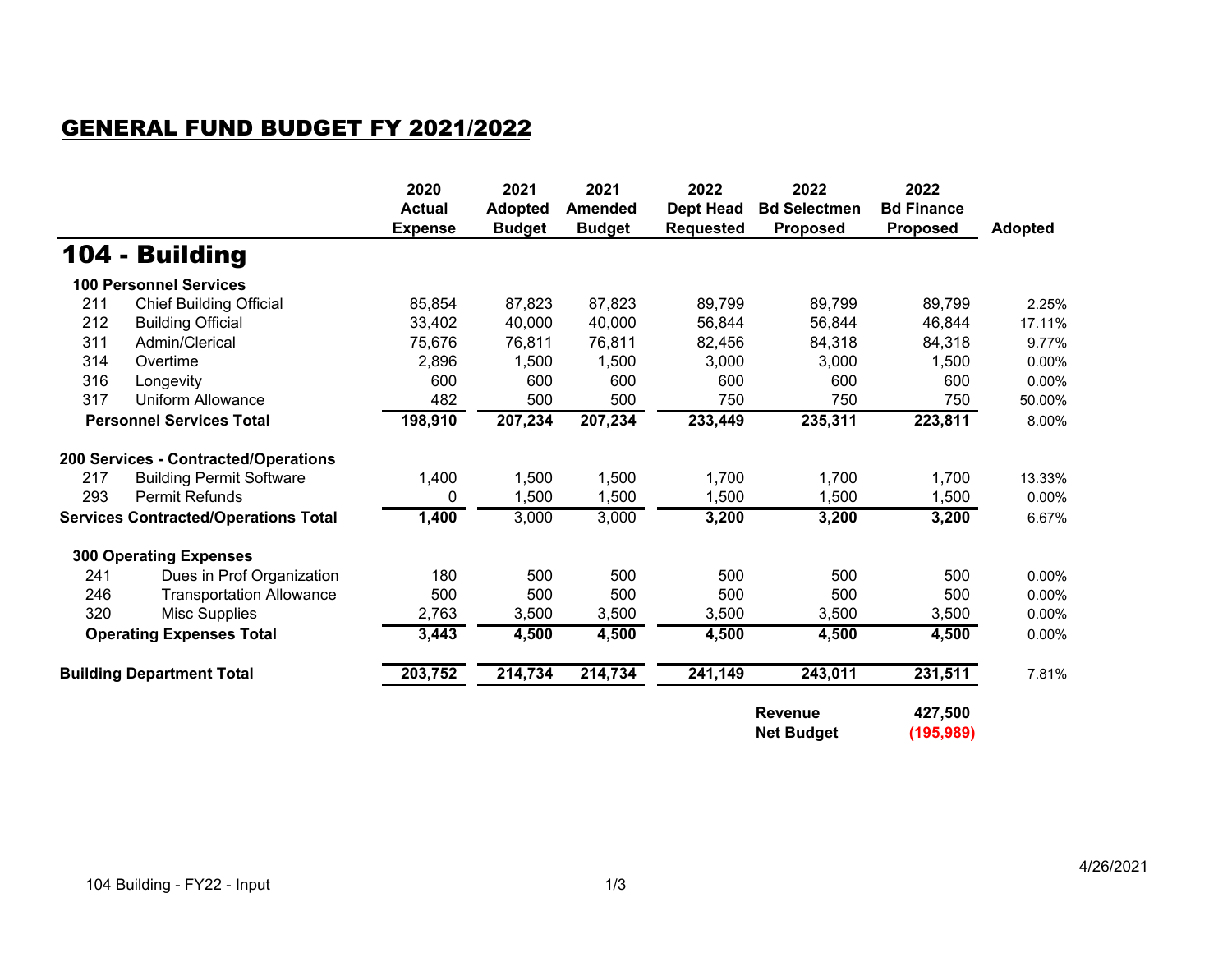**Department Total 231,511**

## TOWN OF EAST LYME

|                              | <b>TOWN OF EAST LYME</b>             |                        | FY 2021/2022                                                                                                                                                                                                                                                                                                                                                                                                                                                                                                        |  |  |  |  |  |
|------------------------------|--------------------------------------|------------------------|---------------------------------------------------------------------------------------------------------------------------------------------------------------------------------------------------------------------------------------------------------------------------------------------------------------------------------------------------------------------------------------------------------------------------------------------------------------------------------------------------------------------|--|--|--|--|--|
| Dept No.<br><b>Dept Name</b> |                                      | 104<br><b>Building</b> | <b>Budget Input</b><br>26-Apr-21                                                                                                                                                                                                                                                                                                                                                                                                                                                                                    |  |  |  |  |  |
| Acct.                        | <b>Account</b><br><b>Description</b> | 21/22<br><b>Budget</b> | <b>Supporting Description of Activity</b>                                                                                                                                                                                                                                                                                                                                                                                                                                                                           |  |  |  |  |  |
|                              | 100 Personnel Services               |                        |                                                                                                                                                                                                                                                                                                                                                                                                                                                                                                                     |  |  |  |  |  |
| 211                          | <b>Chief Building Official</b>       | 89,799                 | Salary for Chief Building Official. This person is responsible for administration of the Building Department.<br>Also provides technical support to other departments such as the Engineering and Public Works for projects such as capital<br>improvements for town and school buildings and maintenance of town buildings, and serves as a Flood Manager.<br>No benefits provided to incumbent. First Selectman did not support salary increase to \$91,412. BoS approved 2.25% COLA at<br>their 1/20/21 meeting. |  |  |  |  |  |
| 212                          | <b>Building Official</b>             | 46,844                 | Hourly wages for Assistant Building Official(s). Hours are increased to 37.5 hours per week average due to upcoming work load.<br>No benefits provided to part-time incumbents, however if transitioning to a full-time employee would be a consideration. First<br>Selectman supported increase to \$56,844 a reduction of \$6609 based upon current year activity. BoF reduced request by<br>\$10,000                                                                                                             |  |  |  |  |  |
| 311                          | Admin/Clerical                       | 84,318                 | Hourly wages for one full-time Administrative Assistant (\$54,230) and one part-time Administrative Assistant per Union Contract.<br>Wages are per UPSEU collective bargaining agreement. Part-time hours increase from 16 to up to 24 due to upcoming work load<br>(\$33,871). First Selectman supported increasing part-time hours from 16 to up to 20 hours per week - a \$5,645 reduction.<br>BoS updated UPSEU wages one year contract extension 2.25% COLA.                                                   |  |  |  |  |  |
| 314                          | Overtime                             | 1,500                  | When the full-time staff member is off on vacation, personal or sick leave; the part-time staff member works additional hours for<br>coverage purposes. This line additionally allows for some additional support time during busy work load peaks. There is contract<br>language that has a cap on comp time accrual, therefore, we must pay the part-time staff member for this time worked. BoF<br>reduced request by \$1,500                                                                                    |  |  |  |  |  |
| 316                          | Longevity                            | 600                    | Longevity for one full-time Administrative Assistant \$350, one part-time Administrative Assistant \$250 per Union Contract.<br>The incumbent Building Officials receive no benefits.                                                                                                                                                                                                                                                                                                                               |  |  |  |  |  |
| 317                          | <b>Uniform Allowance</b>             | 750                    | To provide safety and East Lyme logo'd jackets, polo shirts, and ball caps to enhance our visibility and professional image in the publio<br>for all inspectors, also allows for replacement of other job-site damaged clothing. First Selectman reduced \$1,000 request by \$250<br>to \$750.                                                                                                                                                                                                                      |  |  |  |  |  |
|                              | <b>Personnel Services Total</b>      | 223,811 .              |                                                                                                                                                                                                                                                                                                                                                                                                                                                                                                                     |  |  |  |  |  |
|                              | 200 Services - Contracted/Operations |                        |                                                                                                                                                                                                                                                                                                                                                                                                                                                                                                                     |  |  |  |  |  |
| 216                          | <b>Permit Software</b>               | 1,700                  | Contracted amount to cover annual software usage and web hosting of our permit database.                                                                                                                                                                                                                                                                                                                                                                                                                            |  |  |  |  |  |
| 293                          | Permit Refunds                       | 1,500                  | For refunding application fees when a job is cancelled.                                                                                                                                                                                                                                                                                                                                                                                                                                                             |  |  |  |  |  |
|                              | Services/Contract/Oper Total         | 3,200                  |                                                                                                                                                                                                                                                                                                                                                                                                                                                                                                                     |  |  |  |  |  |
|                              | <b>300 Operating Expenses</b>        |                        |                                                                                                                                                                                                                                                                                                                                                                                                                                                                                                                     |  |  |  |  |  |
| 241                          | Dues in Professional<br>Organization | 500                    | State mandated membership in the International Code Council (ICC), membership in the Connecticut Building Official Association<br>(CBOA), South Eastern CT Building Officials Association (SECTBOA), Association of State Floodplain Managers membership<br>(ASFPM), Connecticut Association of Floodplain Managers (CAOFM)                                                                                                                                                                                         |  |  |  |  |  |
| 246                          | Transportation<br>Allowance          | 500                    | Mileage when using private vehicles when the town vehicle is unavailable, or when attending mandatory training.                                                                                                                                                                                                                                                                                                                                                                                                     |  |  |  |  |  |